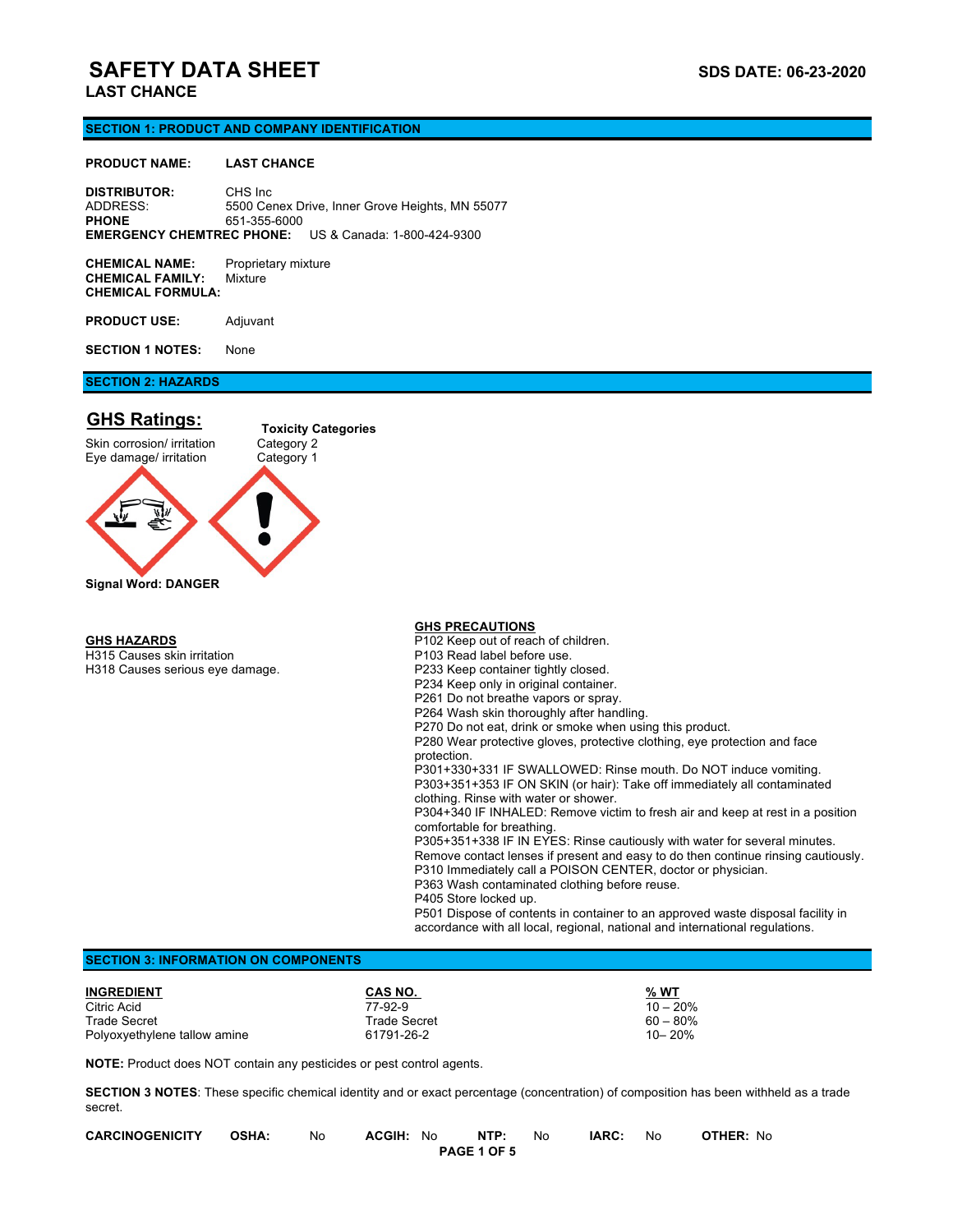## **SAFETY DATA SHEET SAFETY DATA SHEET LAST CHANCE**

### **SECTION 4: FIRST AID MEASURES**

#### *Have the product container with you when calling a poison control center or doctor, or going for treatment.*

*IF IN EYES:* Rinse cautiously with water for several minutes. Remove contact lenses if present and easy to do then continue rinsing cautiously. If eye irritation persists: seek medical attention.

*IF ON SKIN OR CLOTHING (or hair):* Take off immediately all contaminated clothing. Rinse with water or shower. Wash with plenty of soap and water for several minutes. Call a poison center or physician. If skin irritation occurs: Get medical advice or attention.

*IF SWALLOWED:* Rinse mouth, Do NOT induce vomiting. Unless advised otherwise by a poison control center or doctor, if able. Do not give anything by mouth to an unconscious person. Call a poison center or physician if you feel unwell.

*IF INHALED:* Remove victim to fresh air and keep at rest in a position comfortable for breathing. If person is not breathing, call 911 or an ambulance, and then give artificial respiration, preferably mouth to mouth if possible.

## **NOTES TO PHYSICIANS OR FIRST AID PROVIDERS**: None

#### **SECTION 4 NOTES:** None

# **SECTION 5: FIRE FIGHTING MEASURES NFPA HAZARD CLASSIFICATION HEALTH:** 2 **FLAMMABILITY:** 1 **REACTIVITY:** 0 **OTHER:** - **IN CASE OF FIRE:** Water spray, dry chemical, carbon dioxide, and foam. Use water spray to keep fire-exposed containers cool. **SPECIAL FIRE FIGHTING PROCEDURES: SPECIAL FIRE FIGHTING PROCEDURES:** Do not enter enclosed or confined workspaces without proper protective equipment. Firefighting personnel should wear respiratory protection. (positive pressure if available) **UNUSUAL FIRE AND EXPLOSION HAZARDS:** None known **HAZARDOUS DECOMPOSITION PRODUCTS:** Incomplete combustion may produce carbon monoxide and other asphyxiates. **SECTION 5 NOTES:** None

**SECTION 6: ACCIDENTAL RELEASE MEASURES**

**ACCIDENTAL RELEASE MEASURES:** Surround and absorb all spills. Material should be collected and disposed in proper manner. Dike the area to prevent spill from spreading. Soak up spill with a suitable absorbent such as clay, sawdust or kitty litter. Sweep up absorbed material and place in a chemical waste container for disposal. Wear suitable protective equipment.

**SECTION 6 NOTES:** None

## **SECTION 7: HANDLING AND STORAGE**

| <b>HANDLING</b>         | Keep out of reach of children. Read label before use. Do not eat, drink or smoke when using this product. Do<br>not breathe vapors or spray. Wash contaminated areas thoroughly after handling. Wear protective gloves,<br>protective clothing, eye protection and face protection. Wash contaminated clothing before reuse. |
|-------------------------|------------------------------------------------------------------------------------------------------------------------------------------------------------------------------------------------------------------------------------------------------------------------------------------------------------------------------|
| <b>STORAGE:</b>         | Store locked up. Store in a cool well-ventilated place. Keep in original container tightly closed. Do not reuse<br>empty container. Do not store with food, feed, or other material to be used or consumed by humans or animals.<br>Do not contaminate water supplies. STORE BETWEEN 40° AND 90° F.                          |
| <b>SECTION 7 NOTES:</b> | None                                                                                                                                                                                                                                                                                                                         |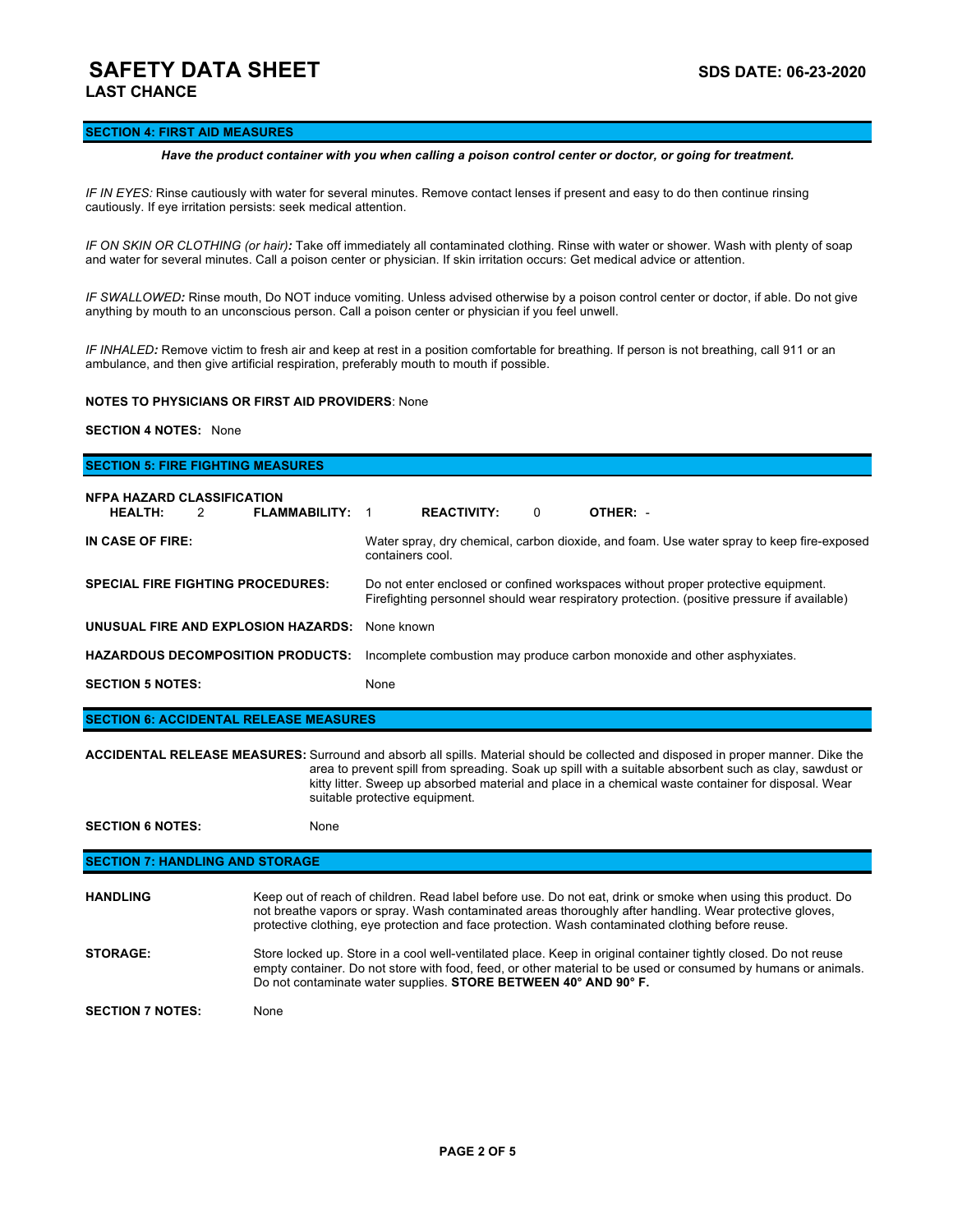# **SAFETY DATA SHEET** SAFETY **DATA** SHEET

## **SECTION 8: EXPOSURE CONTROLS/PERSONAL PROTECTION**

## **Contains no substances with occupational exposure limit values. HMIS=D**

| <b>VENTILATION:</b>                                                                                | Good general ventilation (typically 10 air changes per hour) should be used. Use process enclosures,<br>local exhaust ventilation, or other engineering controls to maintain airborne levels below<br>recommended exposure limits. |  |  |
|----------------------------------------------------------------------------------------------------|------------------------------------------------------------------------------------------------------------------------------------------------------------------------------------------------------------------------------------|--|--|
| <b>RESPIRATORY PROTECTION:</b>                                                                     | Not necessary unless ventilation is inadequate. Then use OSHA or NIOSH approved respirator, as<br>appropriate.                                                                                                                     |  |  |
| <b>EYE PROTECTION:</b>                                                                             | Chemical goggles and face shield.                                                                                                                                                                                                  |  |  |
| <b>SKIN PROTECTION:</b>                                                                            | Chemical gloves, long-sleeved shirts and pants, apron.                                                                                                                                                                             |  |  |
| OTHER PROTECTIVE CLOTHING OR EQUIPMENT:<br>Eye wash and safety shower should be easily accessible. |                                                                                                                                                                                                                                    |  |  |
| <b>WORK HYGIENIC PRACTICES:</b>                                                                    | Wash thoroughly with soap and water after handling product and before eating, drinking, or using<br>tobacco products. Clean affected clothing, shoes, and protective equipment before reuse.                                       |  |  |
| <b>EXPOSURE GUIDELINES:</b>                                                                        | If exposed, see section 4 for acute exposure first aid.                                                                                                                                                                            |  |  |
| <b>SECTION 8 NOTES:</b>                                                                            | None                                                                                                                                                                                                                               |  |  |

## **SECTION 9: PHYSICAL AND CHEMICAL PROPERTIES**

| <b>APPEARANCE:</b>                | Gold, slight hazy | <b>FLAMMABLE LIMITS IN AIR, UPPER: Unknown</b><br>(% BY VOLUME) |          | LOWER: Unknown |  |
|-----------------------------------|-------------------|-----------------------------------------------------------------|----------|----------------|--|
| ODOR:                             | Mild Odor         |                                                                 |          |                |  |
| <b>ORDER THRESHOLD;</b>           | Not known         | <b>VAPOR PRESSURE (mmHg):</b>                                   |          | @              |  |
|                                   |                   |                                                                 |          | F: Unknown     |  |
|                                   |                   |                                                                 |          |                |  |
| <b>PHYSICAL STATE:</b>            | Liquid            |                                                                 |          | C: Unknown     |  |
| pH AS SUPPLIED:                   | 6.2 @ $0.5%$      | VAPOR DENSITY (AIR = 1):                                        |          | @              |  |
| pH (Other):                       |                   |                                                                 |          | F: Unknown     |  |
|                                   |                   |                                                                 |          |                |  |
|                                   |                   |                                                                 |          | C: Unknown     |  |
| <b>INITIAL BOILING POINT:</b>     | $F:$ Unknown      |                                                                 |          |                |  |
|                                   | C: Unknown        | <b>RELATIVE DENSITY:</b>                                        |          | 1.085          |  |
| <b>BOILING POINT RANGE:</b>       | F: Unknown        |                                                                 |          |                |  |
|                                   | C: Unknown        | <b>EVAPORATION RATE:</b>                                        |          | Unknown        |  |
|                                   |                   | <b>BASIS</b> (butyl acetate=1):                                 |          |                |  |
|                                   |                   |                                                                 |          |                |  |
| <b>MELTING POINT:</b>             | F: Unknown        |                                                                 |          |                |  |
|                                   | C: Unknown        | <b>SOLUBILITY IN WATER:</b>                                     |          | Soluble        |  |
| <b>FREEZING POINT:</b>            | F: Unknown        | PARTITION COEFFICIENT: (n-octanol/water): Unknown               |          |                |  |
|                                   | C: Unknown        |                                                                 |          |                |  |
|                                   |                   | <b>AUTO-IGNITION TEMPERATURE:</b>                               |          | Unknown        |  |
| <b>FLASH POINT:</b>               | F: > 200          |                                                                 |          |                |  |
|                                   |                   |                                                                 |          |                |  |
|                                   | C: >93            | <b>DECOMPOSITION TEMPERATURE:</b>                               |          | Unknown        |  |
| <b>METHOD USED:</b>               | <b>PMCC</b>       | <b>VISCOSITY:</b>                                               | $\omega$ | Not determined |  |
|                                   |                   |                                                                 |          | F: Unknown     |  |
|                                   |                   |                                                                 |          |                |  |
| <b>FLAMMABILITY</b> (solid, gas): |                   |                                                                 |          | C: Unknown     |  |

## **SECTION 9 NOTES: VALUES ARE NOT PRODUCT SPECIFICATIONS.**

Note: These physical data are typical values based on material tested but may vary from sample to sample. Typical values should not be construed as a guaranteed analysis of any specific lot or as specification items.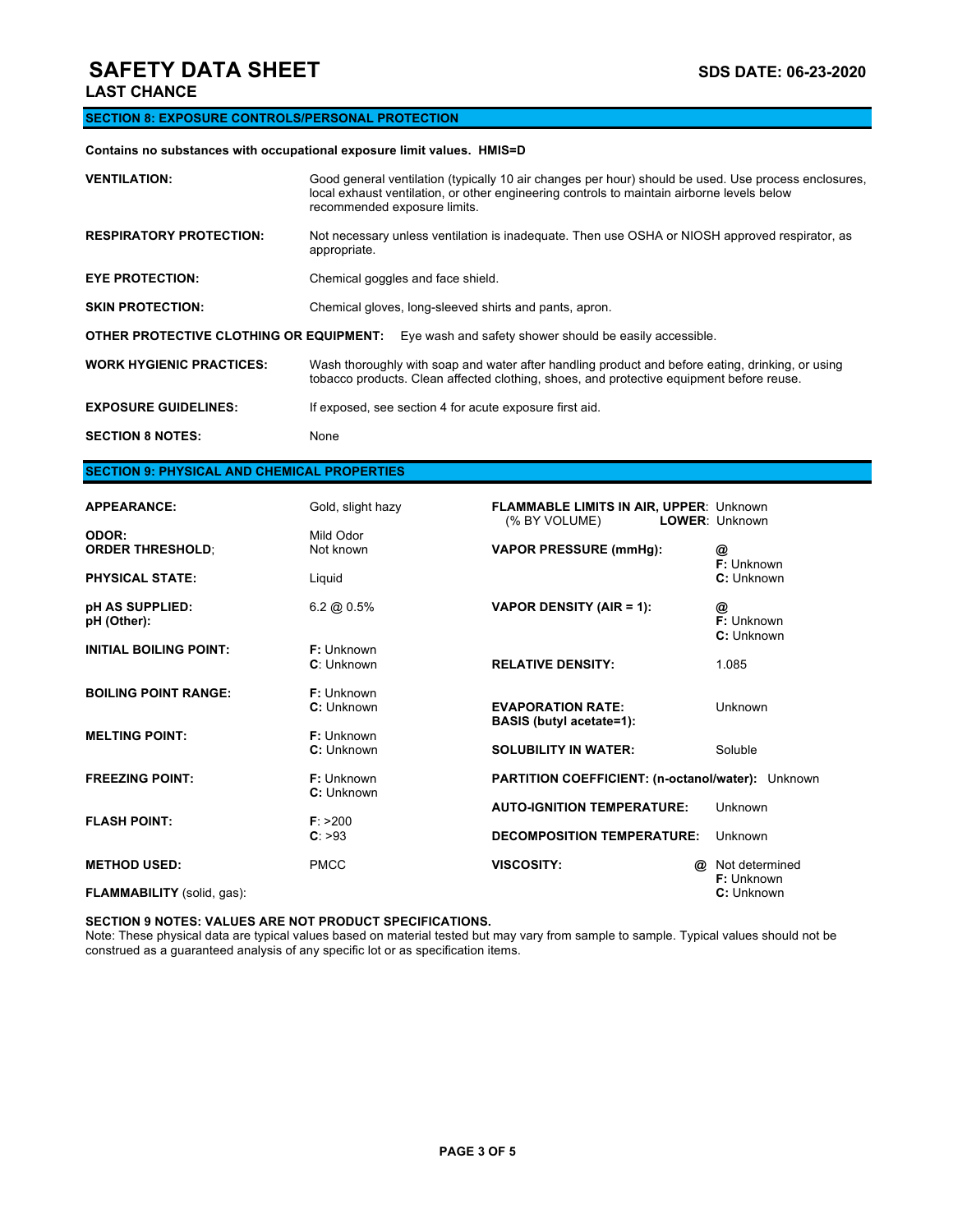# **SAFETY DATA SHEET SAFETY DATA SHEET**

|  | <b>LAST CHANCE</b> |  |
|--|--------------------|--|
|  |                    |  |

| <b>SECTION 10: STABILITY AND REACTIVITY</b>                                                                                                                                                                                     |                                                                                                                                                                                                                              |  |  |
|---------------------------------------------------------------------------------------------------------------------------------------------------------------------------------------------------------------------------------|------------------------------------------------------------------------------------------------------------------------------------------------------------------------------------------------------------------------------|--|--|
| $\boldsymbol{\circledbullet}$<br>Stable<br><b>STABILITY:</b>                                                                                                                                                                    | Unstable                                                                                                                                                                                                                     |  |  |
| <b>CONDITIONS TO AVOID (STABILITY):</b>                                                                                                                                                                                         | Stable under normal conditions.                                                                                                                                                                                              |  |  |
| INCOMPATIBILITY (MATERIAL TO AVOID):                                                                                                                                                                                            | Avoid contact with strong oxidizing agents - reactions can occur.                                                                                                                                                            |  |  |
| <b>HAZARDOUS DECOMPOSITION OR BY-PRODUCTS:</b>                                                                                                                                                                                  | Incomplete combustion may produce carbon monoxide and other asphyxiates.                                                                                                                                                     |  |  |
| <b>HAZARDOUS POLYMERIZATION:</b>                                                                                                                                                                                                | Will not occur                                                                                                                                                                                                               |  |  |
| <b>CONDITIONS TO AVOID (POLYMERIZATION):</b>                                                                                                                                                                                    | None known                                                                                                                                                                                                                   |  |  |
| <b>SECTION 10 NOTES:</b>                                                                                                                                                                                                        | None                                                                                                                                                                                                                         |  |  |
| <b>SECTION 11: TOXICOLOGICAL INFORMATION</b>                                                                                                                                                                                    |                                                                                                                                                                                                                              |  |  |
| TOXICOLOGICAL INFORMATION:                                                                                                                                                                                                      | None                                                                                                                                                                                                                         |  |  |
| <b>MIXTURE TOXICITY</b>                                                                                                                                                                                                         | Not available                                                                                                                                                                                                                |  |  |
| <b>COMPONENT TOXICITY</b>                                                                                                                                                                                                       | Not available                                                                                                                                                                                                                |  |  |
| <b>SECTION 11 NOTES:</b>                                                                                                                                                                                                        | None                                                                                                                                                                                                                         |  |  |
| <b>SECTION 12: ECOLOGICAL INFORMATION</b>                                                                                                                                                                                       |                                                                                                                                                                                                                              |  |  |
| <b>ECOLOGICAL INFORMATION:</b>                                                                                                                                                                                                  | None                                                                                                                                                                                                                         |  |  |
| <b>ECOTOXICITY:</b>                                                                                                                                                                                                             | Not available                                                                                                                                                                                                                |  |  |
| <b>BIOACCUMULATIVE POTENTIAL:</b>                                                                                                                                                                                               | Not available                                                                                                                                                                                                                |  |  |
| <b>MOBILITY IN SOIL:</b>                                                                                                                                                                                                        | Not available                                                                                                                                                                                                                |  |  |
| <b>OTHER ADVERSE EFFECTS:</b>                                                                                                                                                                                                   | Not available                                                                                                                                                                                                                |  |  |
| <b>SECTION 12 NOTES:</b>                                                                                                                                                                                                        | None                                                                                                                                                                                                                         |  |  |
| <b>SECTION 13: DISPOSAL CONSIDERATIONS</b>                                                                                                                                                                                      |                                                                                                                                                                                                                              |  |  |
| <b>WASTE DISPOSAL METHOD:</b>                                                                                                                                                                                                   | Do not contaminate water, food or feed by storage or disposal. Dispose of contents in container to an<br>approved waste disposal facility in accordance with all local, regional, national and international<br>regulations. |  |  |
| <b>CONTAINER DISPOSAL:</b>                                                                                                                                                                                                      | Triple rinse (or equivalent) adding rinse water to application tank. Offer container for recycling or<br>dispose of in a sanitary landfill or by other procedures approved by local regulations.                             |  |  |
| <b>RCRA HAZARD CLASS:</b>                                                                                                                                                                                                       | None                                                                                                                                                                                                                         |  |  |
| <b>SECTION 13 NOTES:</b>                                                                                                                                                                                                        | None                                                                                                                                                                                                                         |  |  |
| <b>SECTION 14: TRANSPORT INFORMATION</b>                                                                                                                                                                                        |                                                                                                                                                                                                                              |  |  |
| <b>U.S. DEPARTMENT OF TRANSPORTATION</b>                                                                                                                                                                                        |                                                                                                                                                                                                                              |  |  |
| <b>DOT Shipping Description:</b>                                                                                                                                                                                                | Not Regulated                                                                                                                                                                                                                |  |  |
| U.S. Surface Freight Classification: ADHESIVES, ADJUVANTS, SPREADERS OR STICKERS (NMFC 4610; CLASS: 60) Consult<br>appropriate ICAO/IATA and IMDG regulations for shipment requirements in the Air and Maritime shipping modes. |                                                                                                                                                                                                                              |  |  |
| <b>OTHER AGENCIES:</b>                                                                                                                                                                                                          | None                                                                                                                                                                                                                         |  |  |
| <b>SECTION 14 NOTES:</b>                                                                                                                                                                                                        | None                                                                                                                                                                                                                         |  |  |